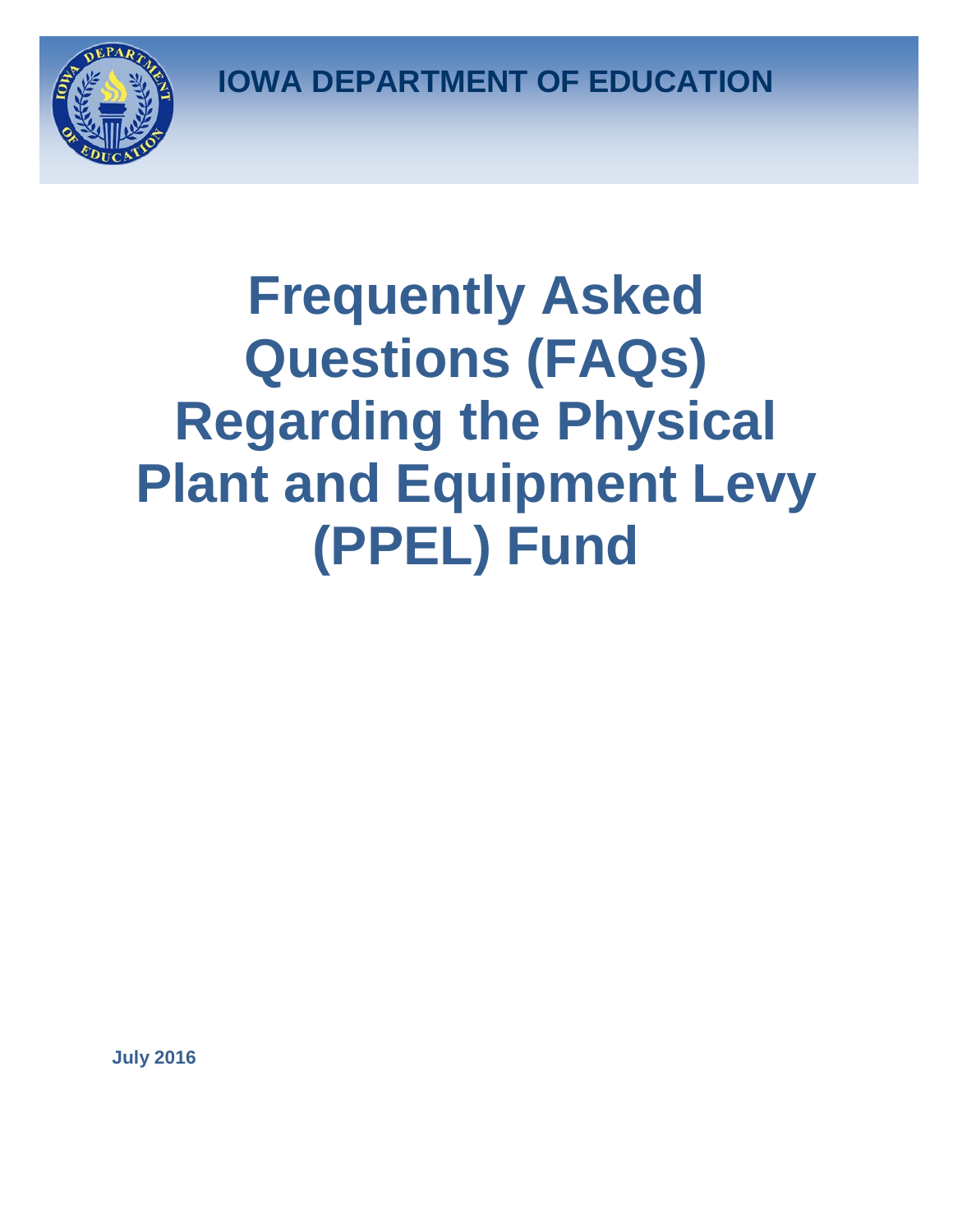| <b>Contents</b> |  |
|-----------------|--|
|                 |  |
|                 |  |
|                 |  |
|                 |  |
|                 |  |
|                 |  |
|                 |  |
|                 |  |
|                 |  |
|                 |  |
|                 |  |
|                 |  |
|                 |  |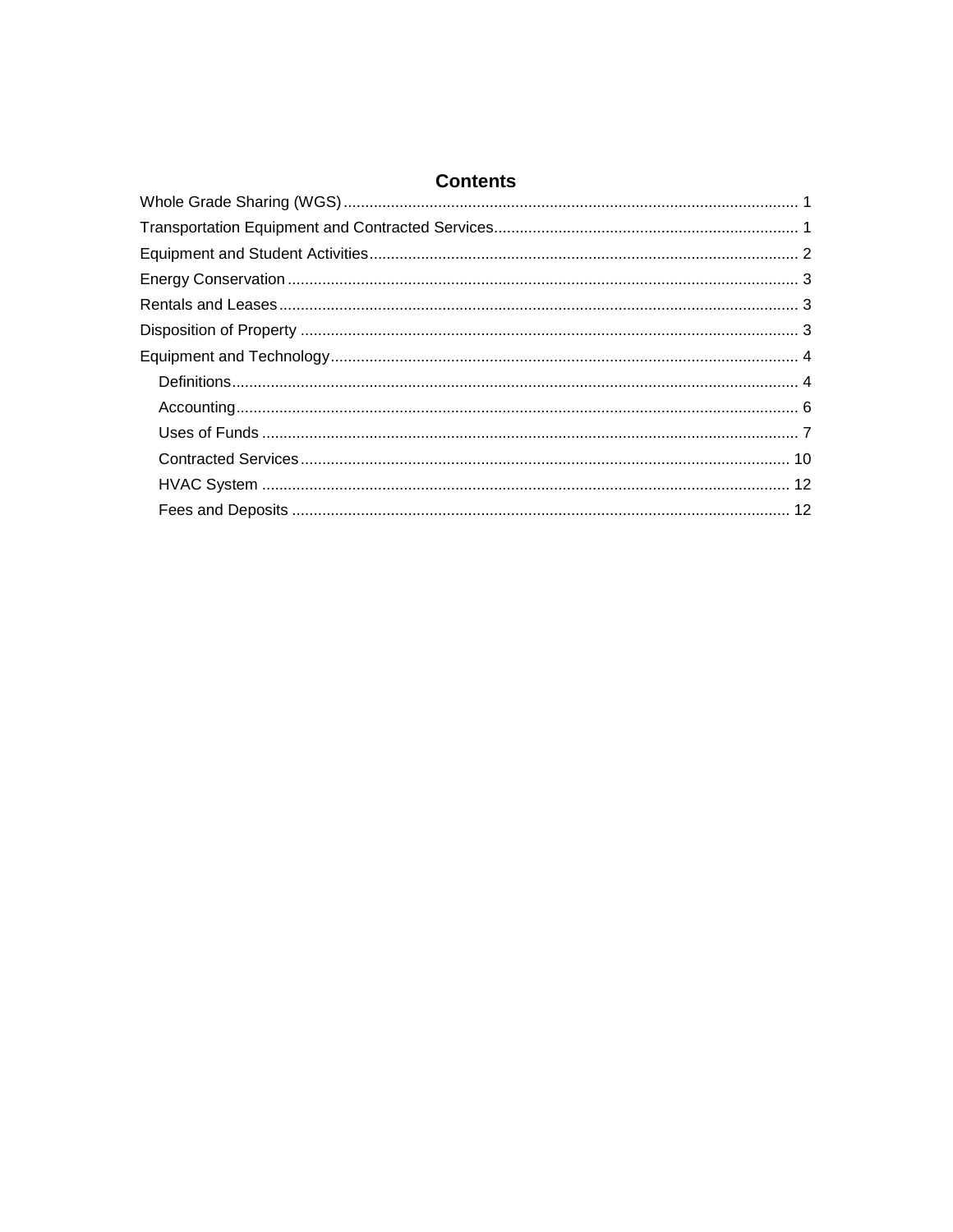# **Whole Grade Sharing (WGS)**

<span id="page-2-0"></span>**1. Question:** May a district pay a portion of its whole grade sharing tuition from the Physical Plant and Equipment Levy (PPEL) and designate that amount for school infrastructure?

**Answer:** No. Tuition is not an allowable use from PPEL. All tuition is a General Fund expenditure to the sending district and a General Fund revenue to the receiving district and may not be used or designated for school infrastructure purposes or any other use not appropriate to the General Fund.

**2. Question:** May a district share its PPEL revenues with its whole grade sharing partner or any other entity?

**Answer:** No. PPEL Fund is a fund which is more restricted than any other fund in that it can only be used for those expenditures that are expressly stated in Iowa Code 298.3 (clearly implied is not a measure for allowability in the PPEL Fund). Sharing PPEL is not a listed allowable use of PPEL revenues**.**

# **Transportation Equipment and Contracted Services**

<span id="page-2-1"></span>**1. Question:** May a district charge a portion of a transportation purchased services contract from PPEL, as if it were a cost for leasing buses instead of paying the full contract from the General Fund?

**Answer:** Although a bus *lease agreement*, where the district obtains buses that it will use itself, can be paid from PPEL, it would not be appropriate to deem a portion of a *purchased services contract* to be the equivalent of a lease agreement. It would be inappropriate if the district were deeming a portion of a purchased service contract to be a lease agreement to obtain buses, when that same service provider is actually the one using the buses to transport the district's students. PPEL Fund is a fund which is more restricted than other funds in that PPEL Fund can only be used for those expenditures that are expressly stated in Iowa Code 298.3 (clearly implied is not a measure for allowability in the PPEL Fund). Districts are disallowed from splitting a public improvement contract for purposes of avoiding bid law. The concept of splitting a public improvement contract would be similar to splitting a purchased services busing contract for the purpose of expending a portion of the contract from a fund where it would not otherwise have been allowable.

In addition, Iowa Code 285.5 and 285.1(17)(b) allow contracting for school bus service with private parties to transport non-public students. However, the Code states that these contracts shall not provide payment in excess of the average per pupil transportation costs [General Fund] of the school district for that year. Splitting a contract could result in the district submitting an incorrect amount for the payment.

**2. Question:** Can a district pay for bus tires or rebuilding a bus engine from PPEL?

**Answer:** A district cannot purchase bus tires, which are supplies, from PPEL. However, a district may pay for the cost of rebuilding or repairing a bus engine with PPEL funding if the cost of that repair is greater than \$2,500.

**3. Question:** Is a replacement engine for a school bus allowed from PPEL?

**Answer:** Yes. Replacing the engine is a repair of transportation equipment, and can be paid from PPEL if the cost of that new engine is greater than \$2,500.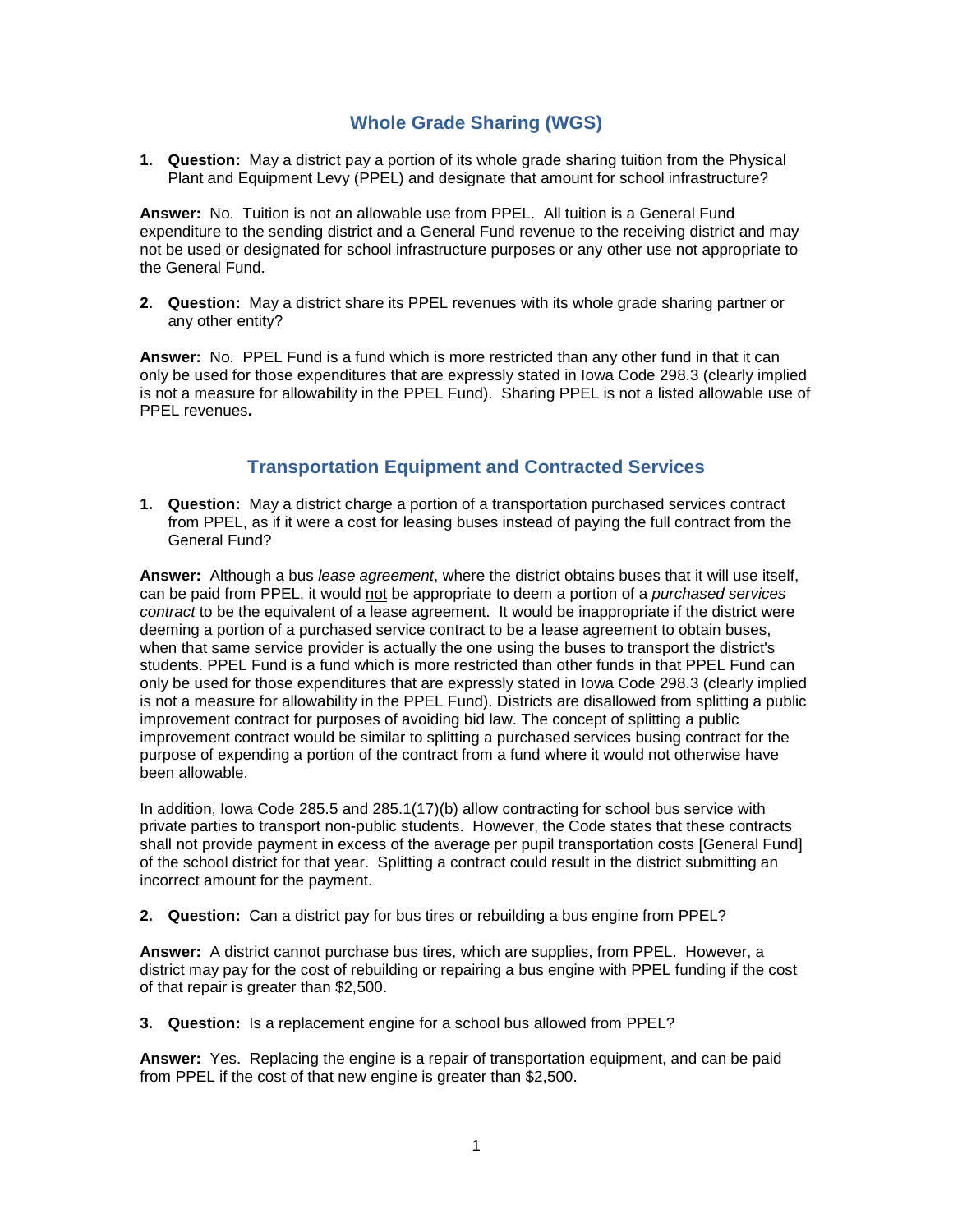**4. Question:** Can districts group multiple buses in order to meet the \$2,500 threshold?

**Answer:** No. The cost is based on a single repair to a single bus.

**5. Question:** Does "single repair" refer to each item that is being replaced or repaired?

**Answer:** No. "Single repair" references a repair related to a single event. This may include multiple items being replaced or repaired as a result of that one event. For example, if a bus was in a collision, it may need many items repaired that were damaged by that collision. All of those repairs would be considered a single repair for purposes of the \$2,500 threshold. But, if a bus was being serviced and needed several unrelated repairs (e.g., fuel tank leak, inoperable wheelchair lift, and fogged thermopane window), each of those repairs would be considered separately for purposes of the \$2,500 threshold.

**6. Question:** Can a district enter into a long-term debt arrangement (loan, lease) to purchase a bus (or any equipment) and repay the principal portion from PPEL and the interest portion from the General Fund (or vice versa)?

**Answer:** No. Districts must repay both the principal and the interest on debt other than bond issues from the same fund, and that fund must be the fund into which the loan or lease proceeds were originally deposited/accounted for. So if the loan or lease proceeds were accounted for in the PPEL Fund, all principal and interest payments to retire that debt would also come from the PPEL Fund.

**7. Question:** Our district needs to purchase a new radio for a bus, but the cost is less than \$500. We are considering instead upgrading our entire radio communication system with digital for better service and the total costs will be approximately \$20,000. Are these costs permitted from PPEL?

**Answer:** The radio and the radio communication system both meet the definition of technology. To be expended from PPEL, they must also meet the requirement of not being disallowed from PPEL (and they aren't), and meet the \$500 minimum cost threshold in a single contract/transaction with a single vendor. Based on the description in the question, the single radio unit does not meet the cost threshold if not included in the radio communication system transaction. The radio communication system meets all of the requirements to be expended from PPEL.

## **Equipment and Student Activities**

<span id="page-3-0"></span>**1. Question:** What fund would pay for the district's cost to rent the gym area at a local recreation center for basketball practices and volleyball tournaments? Would this be paid from the Student Activity Fund, General Fund, or PPEL Fund?

**Answer:** Rental of facilities for district programs would be a PPEL Fund expenditure.

**2. Question:** Is football protective equipment (e.g., pads, helmets, and mouth guards) the kind of equipment that can be purchased from the PPEL Fund?

**Answer:** No. Even though it is commonly called "equipment," football protective gear is a supply.

**3. Question:** Band uniforms last a long time. Can those be considered equipment and paid for from the PPEL Fund?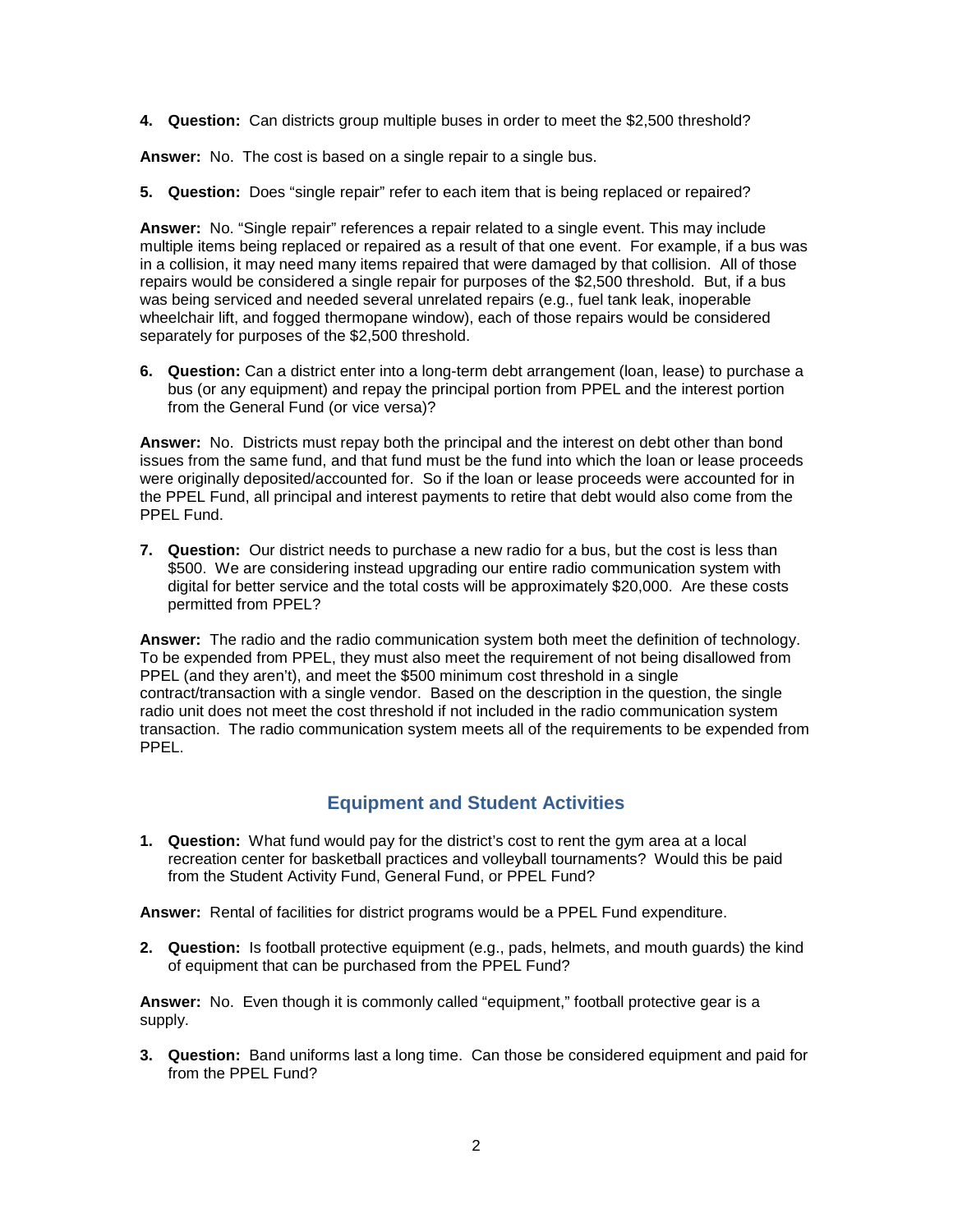**Answer:** No. Band uniforms are supplies rather than equipment because they do not meet the definition of equipment under Uniform Financial Accounting (UFA). Equipment would be a capital asset and would include machinery, vehicles, furniture and fixtures, but not clothing or uniforms.

# **Energy Conservation**

<span id="page-4-0"></span>**1. Question:** Is retrofitting all lighting fixtures with energy efficient bulbs considered energy conservation under the PPEL Fund?

<span id="page-4-1"></span>**Answer:** Light bulbs, even if energy efficient, would be supplies and a General Fund expenditure.

## **Rentals and Leases**

**1. Question:** The paragraph in Iowa Code section 298.3 which authorizes rental contracts in the PPEL Fund references a chapter 28E agreement. Does that mean PPEL funding for rentals is limited to facilities owned by other governmental agencies?

**Answer:** No.All leases and rentals of facilities would be accounted for in the PPEL Fund (or Secure an Advanced Vision for Education [SAVE] Fund if the revenue purpose statement allows PPEL uses) without regard to whether the owner is another governmental agency or if the agreement is entered into under chapter 28E. No other fund has rental leases as an allowable use, and other sections of Code identify PPEL as the appropriate fund for rentals and rental leases. The Iowa Department of Education (Department) believes Iowa Code section 298.3 is not intended to limit the district to only 28E agreements for rentals and leases, but to include 28E agreements in addition to any other normal rental or lease arrangement.

Use of the General Fund is only allowed for renting a room and hiring a teacher when there are a certain number of students for which the district has no other classrooms available (297.12). That authority is not a continuing arrangement—it is allowed for an emergency situation within the school year where the district has to find one classroom (not a facility of rooms). Rental or longterm leases are forms of facility acquisition, and would be consistent with the uses of the PPEL Fund as opposed to any other fund.

Iowa Code section 278.1(2) addresses leases and rentals. It specifies PPEL as the fund from which to pay the cost and does not limit from whom the district may rent or lease. This is addressed as well in OAG #65-7-14, which clarifies that a rental is from the Schoolhouse (now PPEL) Fund and not General Fund. Iowa Code section 279.26 talks about voter-approved PPEL (VPPEL) being used for rental and lease arrangements and does not limit the rental or lease to a 28E or to another government, nor does it reference 298.3, where the mention of 28E is found. Reference to rental or lease is again in Iowa Code section 298.2(4)(a) without the 28E or governmental agency limitation. An area education agency (AEA) may lease under Iowa Code section 273.3(7), and there is no mention in that section of a limitation to chapter 28E agreements or to governmental units. It would not be logical for districts to be limited if AEAs were not for the same activity.

# **Disposition of Property**

<span id="page-4-2"></span>**1. Question:** What procedures must the district follow to sell/dispose of laptops purchased from PPEL? Where are the proceeds deposited from the sale?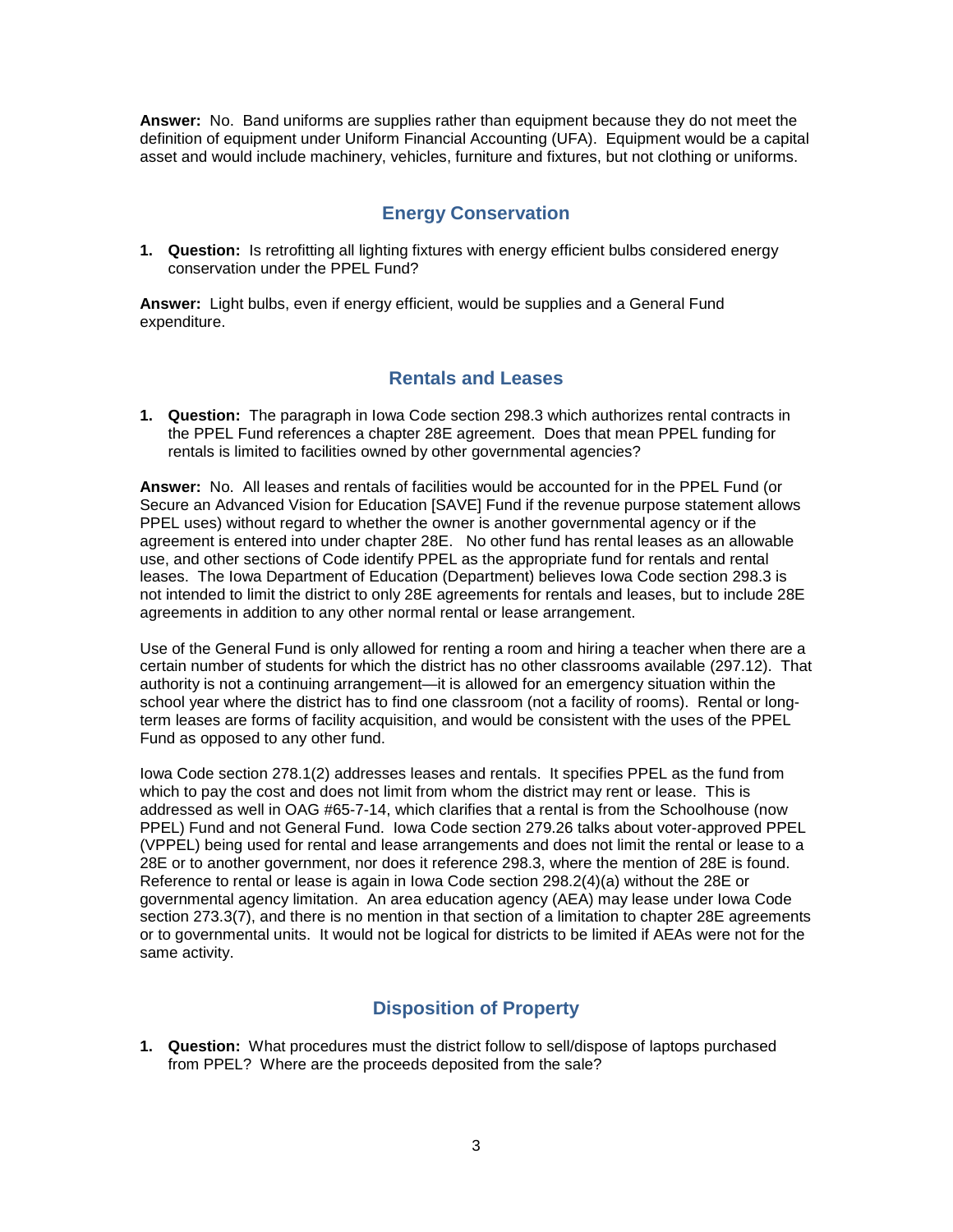**Answer:** The district will follow the procedures required by Iowa Code section 297.22 for disposition of equipment. This section requires proceeds from the sale of personal property be receipted into the same fund where the original cost was accounted for.

**2. Question:** Can the legal and recording fees to dispose of real property be paid from the PPEL Fund since the sales proceeds go into that fund?

## **Answer:** Yes.

**3. Question:** If our district purchased a bus from PPEL, and now plans to sell that bus instead of trading it in on a new bus, do the sale proceeds go into the PPEL Fund or the General Fund?

<span id="page-5-0"></span>**Answer:** If the district originally purchased the bus from the PPEL Fund, the sales proceeds would be deposited into the PPEL Fund.

# **Equipment and Technology**

**1. Question:** A declaratory order was issued on technology in the PPEL Fund in April 2011. Is this declaratory order still applicable?

**Answer:** The declaratory order should no longer be considered the defining document. The Code section on which the declaratory order was based was amended with different language, effective July 1, 2011. Subsequently, Iowa Administrative Code (IAC) was also amended. Parts of the declaratory order were adopted in Iowa Code and IAC, but other parts were not. Districts should follow Iowa Code and IAC as the authoritative sources on technology expenditures in the PPEL Fund.

## <span id="page-5-1"></span>**Definitions**

**1. Question:** Does the subject of this FAQ apply to electronic tablets as well as laptops?

**Answer:** Smartphones, electronic tablets, and other personal computing devices are not significantly different than laptops for the purposes of PPEL-funded technology. Smartphones and electronic tablets are designed to sync with, and be backed up on, other electronic devices. Transferring files and printing is accomplished by some type of networking system or virtual storage that all devices can access; additional applications may be necessary to perform functions needed by the district and its students. Therefore, bundling and other discussions would apply.

**2. Question:** How is equipment defined?

Answer: [Uniform Financial Accounting](https://www.educateiowa.gov/pk-12/school-business-finance/accounting-reporting/uniform-financial-accounting) defines equipment as machinery, furniture, fixtures, and vehicles. Furniture and fixtures are defined as equipment used for sitting, as a support for writing and work activities, or as storage space for material items. Furniture is moveable; a fixture is "fixed" or not moveable. Equipment would be an item which meets all of the following tests: (1) lasts more than one year, (2) would be repaired rather than replaced, (3) is an independent unit rather than being incorporated into another unit item, (4) the cost of tagging and inventory is a small percent of the item cost, and (5) the cost exceeds a minimum dollar value set by the Department (\$500).

**3. Question:** Are furnishings and facility-related equipment allowed to be bulk purchased and paid from PPEL even through the individual cost is less than \$500 before bulking?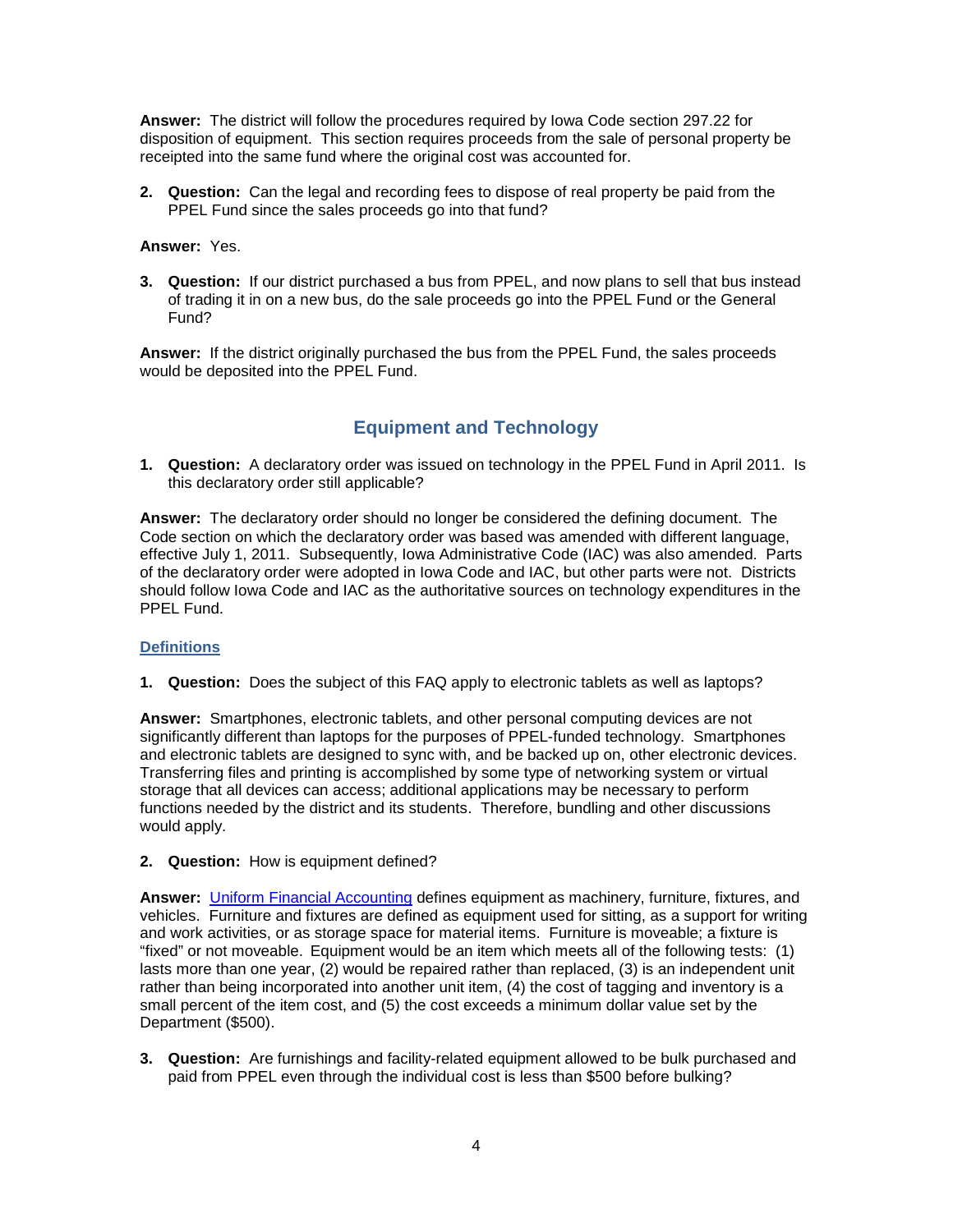**Answer:** Yes. Furnishings have been recognized as a capital expenditure for bonded indebtedness, and under UFA, furniture is considered an item of equipment. Although the UFA criteria for distinguishing supply and equipment items do include cost per individual item as the last criteria, the explanation states that the National Center for Education Statistics (NCES) set of criteria are listed in priority order. That leaves cost last, as the lowest priority criterion. The criterion for costs says, "exceeds the minimum dollar value mandated by state or other governmental unit (*with due regard for group control of some items*)." NCES further states, "an equipment item is any instrument, machine, apparatus, or set of articles." Because NCES specifically lists furniture under equipment, states that deciding must give due regard for group control of some items, and defines equipment as a "set of articles," then it appears to support the determination that it is the set of articles that must be \$500, not each article.

**4. Question:** How is technology defined?

**Answer:** Technology includes such things as hardware, non-instructional software and software required to provide functionality to the hardware, wireless presenters, networking and connectivity systems, computing storage, website development services, hardware carrying equipment, licensing, and technical assistance for installation of hardware, software, or software updates. To be expended from a capital projects fund such as PPEL or SAVE, technology may be bundled in a single transaction from a single vendor to meet the cost threshold of more than \$500 per transaction. Technology does not include such items as instructional software or textbook substitutes as defined in Iowa Code chapter 301, professional development, staff providing support to teachers or students, general supplies or office supplies, district personnel or individuals/companies hired or contracted in lieu of district personnel, maintenance contracts, travel, printing costs or media services not listed in this definition, insurance, most purchased services, or similar district functions. Maintenance contracts do not meet the definition of technology unless they are actually a license renewal fee; Internet subscriptions, licenses, or fees; or cable or satellite services; or very similar services. Technology would include assistive technology; however, if it is expended from PPEL or SAVE, it would not be a special education cost.

**5. Question:** Iowa Code specifies that "repair" does not include "maintenance." How is maintenance defined?

**Answer:** The term "maintenance" has many common meanings, causing confusion regarding 298.3. What is commonly called maintenance related to technology is actually a license renewal fee, technical assistance support contract, Internet subscription, licenses and fees for Internet, or cable or satellite services. That is the meaning of maintenance from the laundry list of potential items that fit the definition of "technology." Note that this kind of maintenance is coded within accounting to the administrative technology or instruction-related technology functions.

However, there is another meaning for maintenance that is not technology and not appropriate from the PPEL Fund. This is commonly called "O and M," which is defined by reading similar Code sections, accounting requirements, and court cases. This "maintenance" means to cause to remain in a state of good repair, but does not include reconstruction/repair; it includes cleaning, upkeep, preventative maintenance, keeping equipment in effective working condition and ready for daily use, minor repairs, replacing parts, inspecting for needed maintenance, preserving the existing state or condition, and preventing a decline in the existing state or condition. Note that this kind of maintenance is coded within accounting to the operation and maintenance of equipment function.

## **6. Question:** What is a bundle?

**Answer:** A bundle means a collection of items from the same vendor related to a specific purchase. A district may purchase components of technology from multiple vendors, but may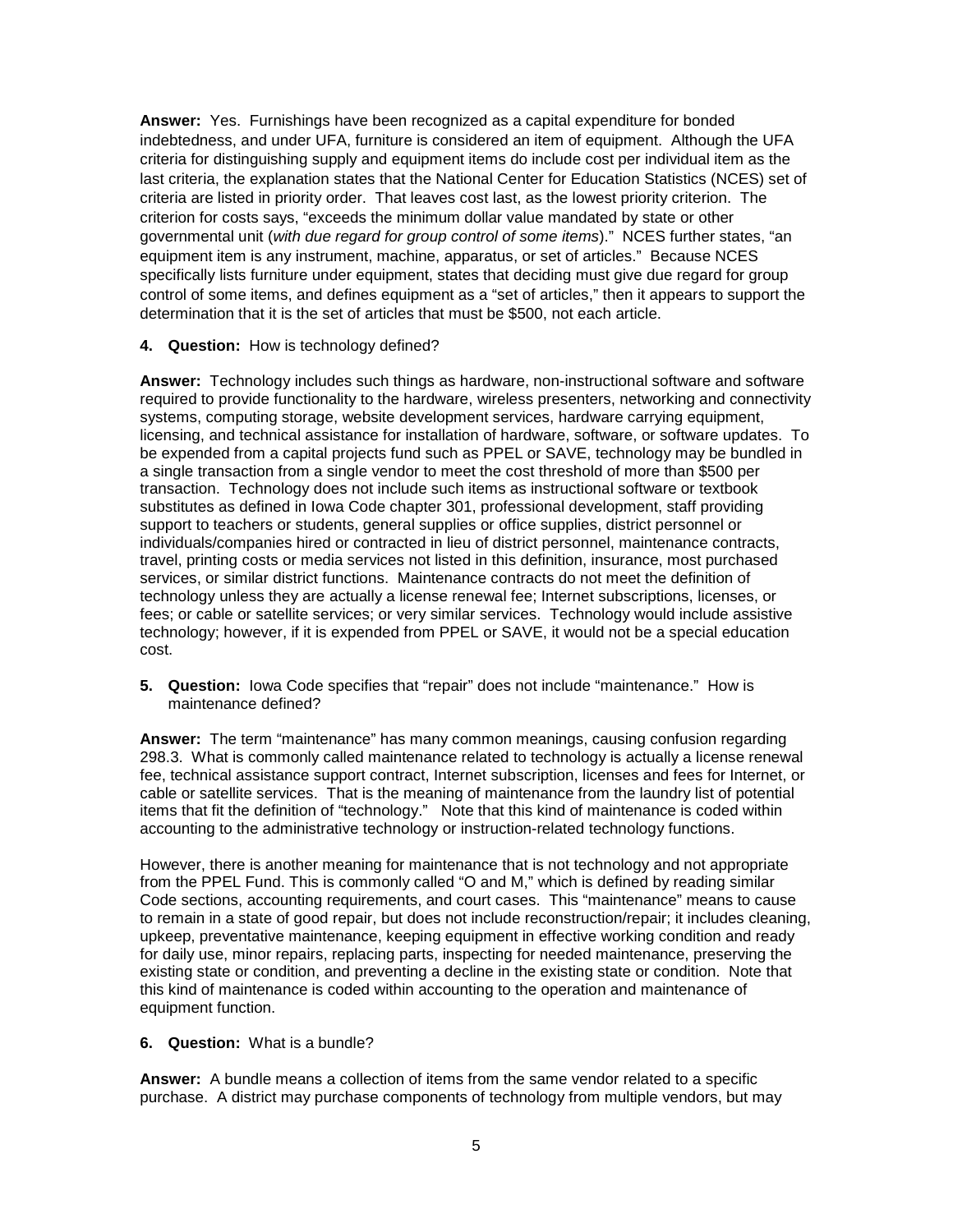only bundle those items purchased from the same vendor. In a technology bundle, each item must meet the definition of technology separately. For example, in a purchase of paper with a printer, the paper will not meet the definition of technology; it would be a supply to be expended from the General Fund rather than the PPEL Fund.

**7. Question:** Is a bundle the same thing as a bulk purchase?

**Answer:** No. A bulk purchase consists of multiple units of the same item (i.e., 50 desks or 50 chairs). A bundle consists of relatively dissimilar items that function together as a unit. "Bundle" is a term used with technology purchasing, but is actually used in similar ways for other costs, such as remodelling, which could include labor, supplies, purchased services, and equipment. Within technology, a bundle may include supplies, equipment, and purchased services; however, each of these must meet the definition of technology separately.

**8. Question:** How can an AEA bundle technology for purchasing when it does not have a PPEL Fund?

**Answer:** Bundling is a purchasing concept and is not limited to the PPEL Fund. Each bundle, and each bundled item, must be appropriate to the single fund from which it will be purchased; AEAs could bundle technology in the General Fund. Districts could bundle technology in the General Fund, PPEL Fund, or possibly the SAVE or Public Education and Recreation Levy (PERL) Funds, as long as technology is an allowable expenditure from that fund and each bundle is separated by the fund that is paying for the purchase.

**9. Question:** Does the new wording "multiple equipment or technology units" mean bundling no longer applies since some of the bundled costs would not be equipment?

**Answer:** No. The 2011 amendment to Iowa Code section 298.3 did not change the ability for technology items to be bundled, and a bundle for this purpose means a collection of technology items from the same vendor related to a specific technology purchase.

## <span id="page-7-0"></span>**Accounting**

**1. Question:** How do school districts or AEAs account for, inventory, insure, or have audited a bundled technology unit?

**Answer:** Bundling is a purchasing concept and does not prevent districts/AEAs from being able to continue to meet all their fiscal obligations while expanding purchasing opportunities and funding opportunities by bundling costs. Bundling is allowed to the extent that all expenditures are within the meaning of technology, are allowed from the fund, and provide sufficient information to account for the expenditures properly…nothing about this opportunity relieves a school district of its obligation to account for all items appropriately, and in more contexts than just the fund from which the expenditure was appropriate. For accounting purposes, the district/AEA will continue to follow the correct UFA coding. For example, functions and objects for accounting and for reporting will continue to tag/identify each unit of equipment for inventory purposes, and the district/AEA will continue to handle insuring equipment and supplies in the same way it has negotiated with its agent for other equipment and supplies.

**2. Question:** When the district records the asset, does it bundle the entire 1:1 purchase as a single asset, or does it divide the total cost by the number of units?

**Answer:** Dividing the total cost by the number of functioning units might not be appropriate. Recall that a bundle consists of relatively dissimilar items that function together as a unit and are purchased from the same vendor. For example, multiple laptops or electronic tablets might jointly use a single server, but the server is much more costly than the individual laptops or tablets. Dividing the cost evenly over the various items that made up the functioning unit would cause the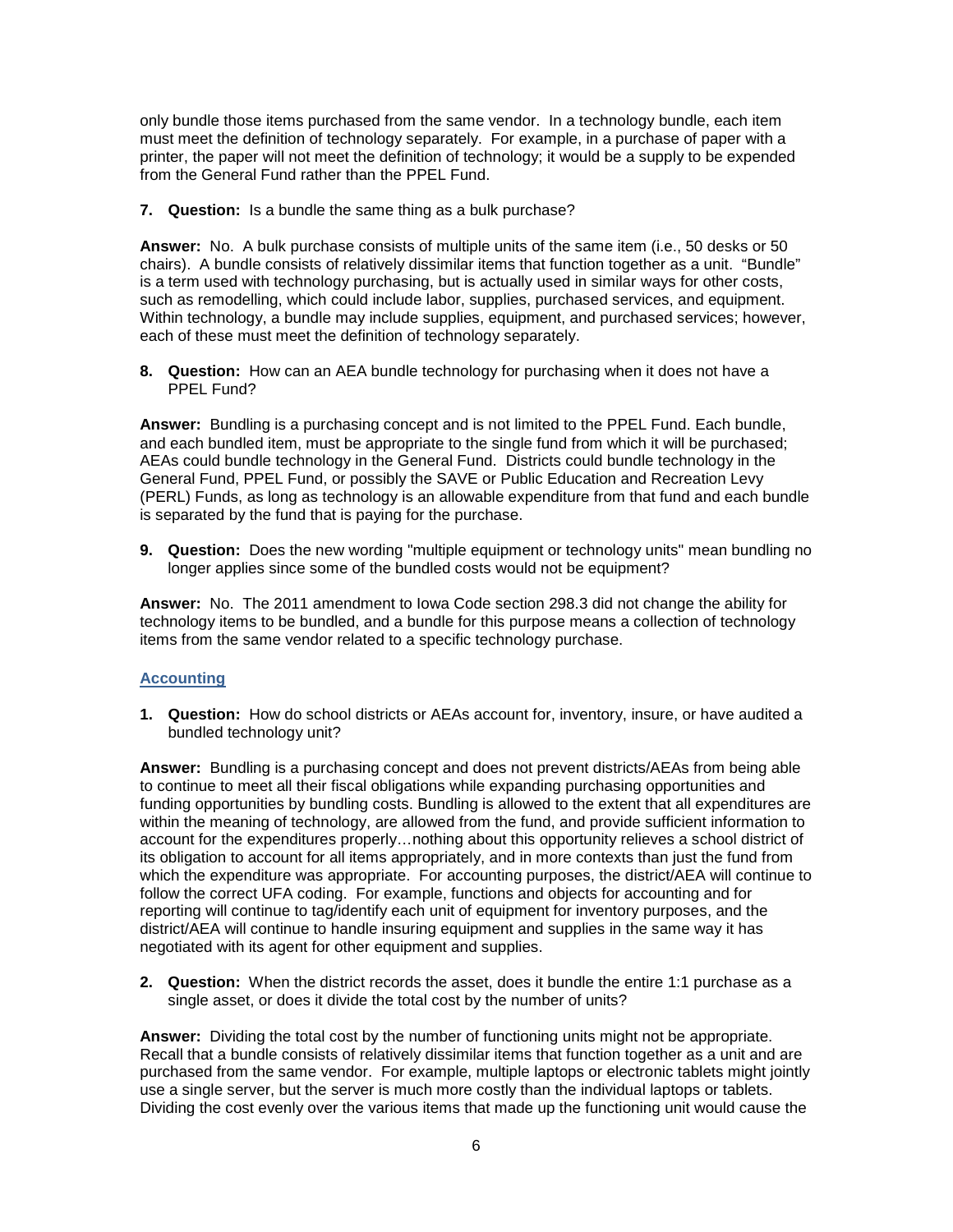server to be undervalued and the laptops/tablets to be overvalued. This would not work well for insurance purposes if the server were destroyed by a lightning strike, yet all the laptops/tablets were unharmed.

Because the district/AEA would have disaggregated the bundle for recording the items in the accounting system by correct UFA coding, the district/AEA would have a more accurate basis for determining the unit cost working from the accounting side rather than the purchasing side. At the disaggregated level, it would be possible for the district to divide the cost of like items by the total cost that was disaggregated to those items. The cost of the server would be different than the cost of the laptops/tablets; however, the cost of each laptop/tablet might be identical to the cost of another laptop/tablet in the same bundle.

Each laptop/tablet will have a distinct serial number, even if they have the same model number. Some districts will tag the laptops/tablets by that serial number with an individual cost in the inventory and/or insurance records, and will also use the unique serial number to determine which laptop/tablet was assigned to a particular student/individual. Other districts will record the laptops/tablets as a group under the model number, showing the number that were purchased on the same date in the same transaction, while keeping the serial numbers and student assignments in a separate subsidiary record. The method used by a district would be determined locally to meet the district's needs.

**3. Question:** Is bundling the same thing as capitalization allowed by Generally Accepted Accounting Principles (GAAP)?

**Answer:** No. Bundling is a purchasing concept that may include items that are not appropriate for capitalization under GAAP. Capitalization under GAAP is allowed for purposes of recording capital assets in a governmental fixed asset inventory, or for the entity-wide statements in the audits, or for recording capital assets in a proprietary fund and certain trust funds that use full accrual accounting. The latter (proprietary and certain trust funds) record depreciation expense annually on equipment, but governmental funds, such as General Fund, PPEL Fund, PERL Fund, and SAVE Fund, record equipment expenditures by function and object rather than depreciation.

**4. Question:** Some individual items that could be included in the purchase of bundled technology, such as the warranties, shoulder straps, and bags, would not meet the cost and criteria for capitalization as described in the previous question regarding GAAP and capitalization. If the district included some of these otherwise non-capitalized items in the bundled price, does that violate GAAP regarding capitalized assets?

**Answer:** No. The fact the district bundled costs for purchasing purposes does not change how the district will record assets. GAAP requires capital/fixed assets be reported at historical cost, including ancillary charges necessary to place the asset into its intended location and condition for use. Therefore, the cost of the capitalized asset could include warranties as well as shoulder straps and bags under GAAP, but would not include costs such as contracted technical services, for example. The 2011 amendment to Iowa Code section 298.3 has not changed this GAAP guidance.

## <span id="page-8-0"></span>**Uses of Funds**

**1. Question:** Can the PPEL Fund be used to bulk purchase *equipment*?

**Answer:** Yes. Iowa Code allows bulk purchasing of equipment units and bulk purchasing of technology units from the PPEL Fund, even though the units individually might not have cost more than \$500 each.

**2. Question:** Can the PPEL Fund be used to bulk purchase *supplies*?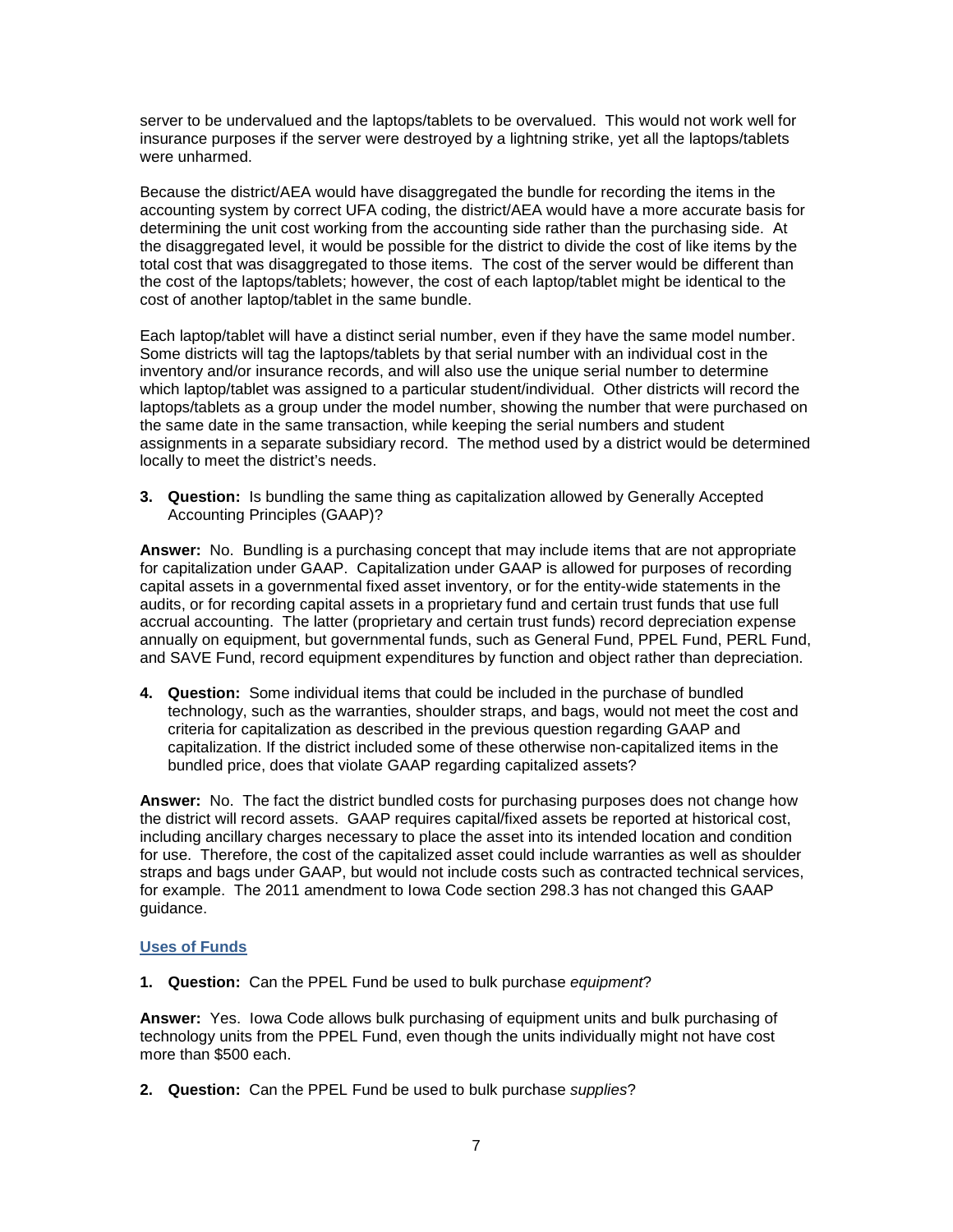**Answer:** No. Bulk purchasing is only for items which are defined as equipment and items which are defined as technology. The 2011 amendment to Iowa Code section 298.3 did not state, nor imply, that bulk purchasing a supply would recharacterize the cost as "equipment" for purposes of the PPEL Fund. For assistance in distinguishing a supply from equipment, refer to Appendix E in the [Iowa Uniform Financial Accounting Manual.](https://www.educateiowa.gov/documents/uniform-financial-accounting/2013/04/uniform-financial-accounting-manual-version-2009) Exhibit E-1 has a flowchart to distinguish equipment and supplies.

Districts are cautioned from disregarding or rationalizing any question in the flowchart, such as the district "could" repair an item if the district does not actually follow that "repair versus replacement" policy, for the sole purpose of moving expenditures from the General Fund to the PPEL Fund. There are subtle impacts from that decision. For example, supplies are current expenditures, but equipment is a non-current expenditure. Movement from current to non-current can impact maintenance of effort calculations, not only for the local districts, but also for the state, which could reduce the amount of federal funding the Department receives to allocate to districts and AEAs. Movement from current to non-current expenditures can also impact indirect cost rates and indirect cost recovery bases. Non-current expenditures cannot be included in the rate calculations, which lower the rates. Also, the rates cannot be applied against non-current expenditures, which further lowers the indirect cost recovery amount. A statewide movement from current to non-current can change how Iowa funding is compared to funding provided for education in other states; in turn, this can be negatively interpreted by researchers and policymakers.

**3. Question:** Would technology be a qualifying expenditure from SAVE?

**Answer:** The law states that SAVE may be used for any purposes allowed in Iowa Code section 298.3 (PPEL); therefore, if the expenditure is allowable from PPEL and is allowed by the district's revenue purpose statement, it is allowable from SAVE.

**4. Question:** What types of specific technology are permissive under PPEL or SAVE?

**Answer:** The district administrative team, with or without its auditor, can make this determination by considering the following basic questions provided throughout this FAQ:

- 1. Does the cost meet the definition of technology, as defined in Iowa Administrative Code?
- 2. Is the cost excluded from PPEL or otherwise required to be expended from another fund?
- 3. Does the cost meet the \$500 threshold requirement in PPEL, for the stand-alone technology unit or the bundled technology unit, as appropriate?
- 4. Was the technology purchased in a single transaction with a single vendor?
- **5. Question:** Which items included in a technology bundle cannot be purchased from PPEL?

**Answer:** Bundling is optional. The reason a district would consider bundling is to meet the \$500 threshold in the PPEL statute; thus, all items in the bundle must be allowable under PPEL. Excluded items would include the following:

- instructional software or textbook substitutes as defined in Iowa Code chapter 301,
- professional development,
- staff providing support to teachers or students,
- general supplies or office supplies,
- district personnel or individuals/companies hired or contracted in lieu of district personnel,
- maintenance contracts (unless they are actually a license renewal fee, Internet subscription, license, or fee, or cable or satellite services [or similar services]),
- travel,
- printing costs or media services not listed in this definition,
- insurance, and
- purchased services, or similar district functions, that do not meet the definition of technology.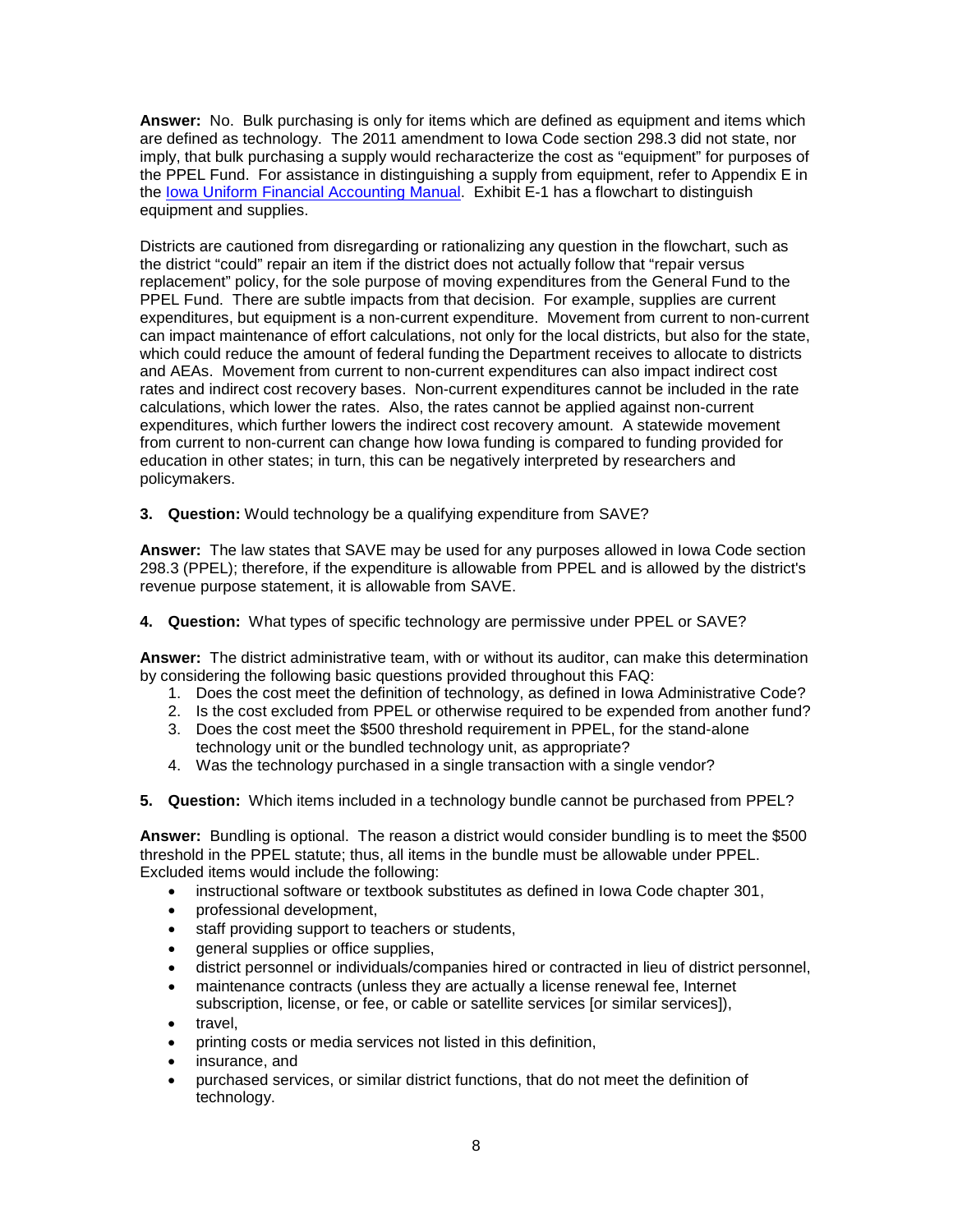**6. Question:** Software is a supply. Can it be expended from PPEL?

**Answer:** Even though a supply, software meets the definition of technology. Software can be either a stand-alone technology purchase or part of the bundled cost with the acquisition of a technology unit. The costs associated with the software package will be coded under UFA as a supply; however, if the costs meet the capitalization criteria of [Governmental Accounting](http://www.gasb.org/jsp/GASB/Page/GASBSectionPage&cid=1176160042391)  [Standards Board](http://www.gasb.org/jsp/GASB/Page/GASBSectionPage&cid=1176160042391) (GASB) 51 (intangible assets) and the district's capitalization threshold, the costs may be capitalized for the entity-wide statement in the audit.

**7. Question:** Is Microsoft Office considered educational software that, by Iowa Code, must be purchased only from the General Fund?

**Answer:** If the district has determined that students need the software to participate in class or to do homework for a class, or the software otherwise meets the definition of textbook substitute under Iowa Code chapter 301, then it is educational software and consequently cannot be paid from the PPEL Fund.

**8. Question:** Are listening stations technology? Listening stations are compact disk (CD) players with multiple headphones so that a group of students can listen to the same CD. Different groups could work on different things in the same classroom with less noise and distractions between the groups.

**Answer:** Listening stations would meet the definition of technology. In order to be purchased from the PPEL Fund, the stations would also have to meet the cost threshold.

**9. Question:** If the district purchases a projector that costs \$489 and the shipping cost is \$20, for a total invoice of \$509, would the \$489 or the \$509 be the cost used to determine if the cost threshold is met to be expended from the PPEL Fund?

**Answer:** The \$509 would be the cost used to measure the cost threshold. The total cost of that one transaction from one vendor exceeds the cost threshold, as the shipping is a necessary part of the transaction cost to obtain the projector.

If instead the projector had free shipping and handling and the \$20 was purchasing a case of replacement parts, such as bulbs, neither the bulbs nor the projector would meet the cost threshold because replacement repair parts and maintenance costs are disallowed from PPEL.

**10. Question:** Our district had \$24,000 in repair costs on laptops. Can this be considered a technology cost under the definition of "bundling" to be paid from PPEL?

**Answer:** No. Repair and maintenance on equipment or technology is a General Fund cost and cannot be paid from PPEL.

**11. Question:** Can repair of technology, such as replacing LCD panels or cracked screens, or replacing batteries be paid from PPEL?

**Answer:** No. Repairs to equipment and maintenance are General Fund expenditures.

**12. Question:** Can student management software and accounting software be purchased from PPEL?

**Answer:** Student data management software and accounting software meet the definition of technology. If the purchase meets the \$500 threshold in a single transaction from a single vendor, these items may be purchased from the PPEL Fund.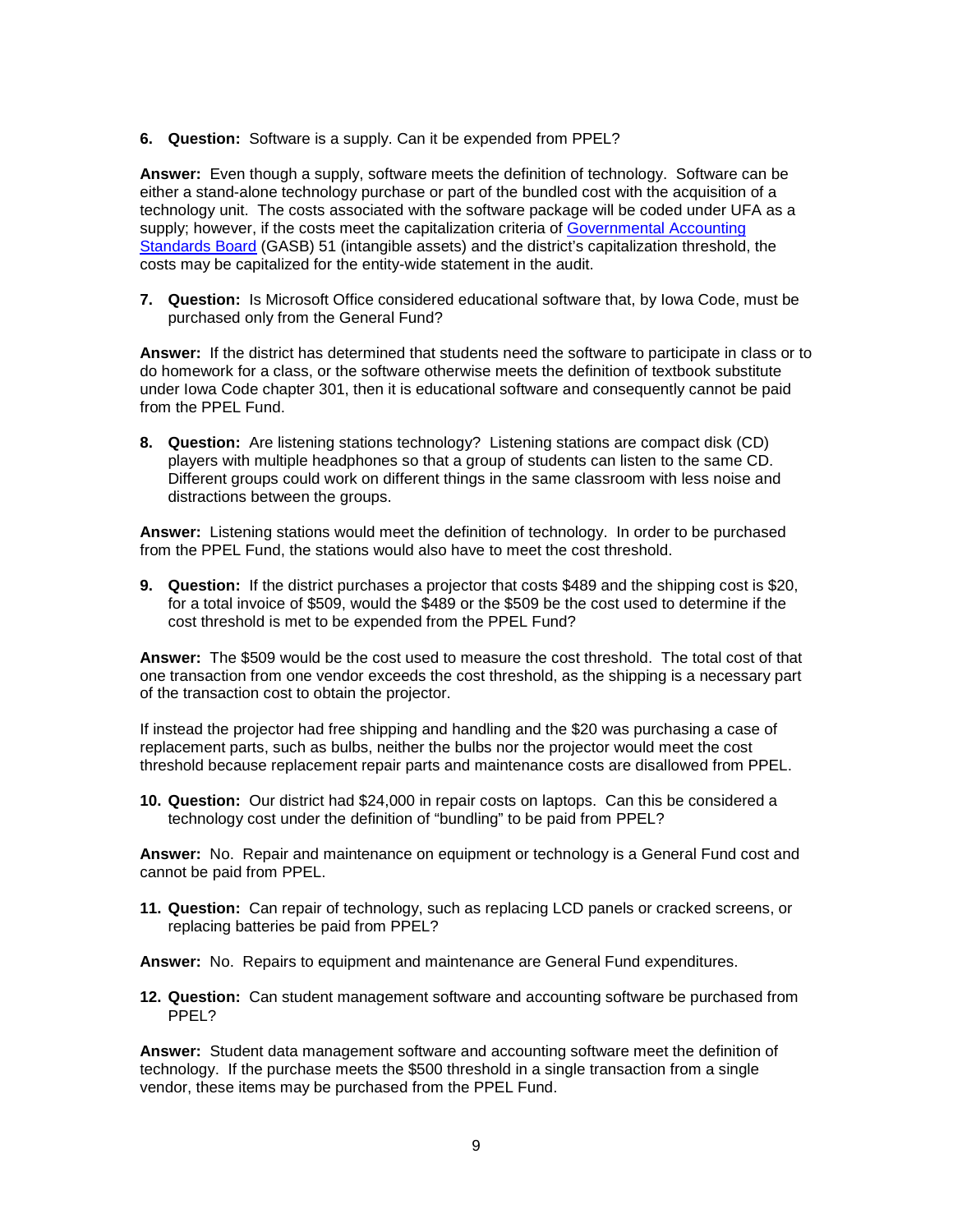**13. Question:** Our district is purchasing student accounting software. These technology programs provide districts with various tools including student management and tracking (e.g., running reports for attendance and the Basic Educational Data Survey [BEDS]), notification to parents, teacher resources, and grading. Some of the service of these programs may be considered instructional (teacher resources, grading) versus management tools. Would the instructional component disqualify the technology as an allowable PPEL expenditure?

**Answer:** No. The instructional component as described in the question does not meet the definition of a textbook or textbook substitute under Iowa Code chapter 301. The student accounting software package meets the definition of "technology," and is not disallowed as a PPEL expenditure. The cost of the student accounting software package is appropriate from PPEL if it meets the \$500 cost threshold and is purchased in a single transaction from a single vendor.

**14. Question:** Is online software for employee leave and substitutes an allowable cost from PPEL?

**Answer:** The software meets the definition of technology and is not disallowed in PPEL. The cost can be paid from PPEL if it meets the \$500 cost threshold per transaction from a single vendor.

**15. Question:** Our district, in one transaction with a single vendor, has both non-instructional software cost and ongoing professional development costs. Is the entire cost of that transaction permitted from PPEL?

**Answer:** No. Only the portions that meet the definition of technology could be expended from PPEL. Bundling costs into one transaction for the cost threshold will not override proper coding of what each item truly is, nor will it allow costs to be included in PPEL that are not otherwise allowed from PPEL. Professional development is excluded as a technology cost.

The software would be coded to software, but it does fit the definition of technology and does not fit the definition of a textbook substitute. Even though it meets the definition of technology, software is still a supply, not equipment, and is coded accordingly.

## <span id="page-11-0"></span>**Contracted Services**

**1. Question:** Can a district pay for contracted technology services from PPEL?

**Answer:** Yes, as long as the cost, whether stand-alone or part of a bundle, meets the definition of technology, meets the \$500 per unit (stand-alone unit or bundled technology unit, as applicable) cost threshold in PPEL, and is in reality a license renewal fee; an Internet subscription, license, or fee; a cable or satellite service; or a technical assistance support contract that does not include maintenance.

**2. Question:** Can a district pay for subsequent or discrete contracted technology services from PPEL?

**Answer:** Even if the contracted technology service is not part of the initial bundled technology purchase, it may still qualify as a technology cost, if it meets the definition of technology, meets the \$500 per unit (stand-alone unit or bundled technology unit, as applicable) cost threshold in PPEL, and is in reality a license renewal fee; a technical assistance support contract that does not include maintenance; an Internet subscription, license, or fee; or a cable or satellite service.

**3. Question:** If we contract with an outside vendor for a website design, can we pay for that from PPEL?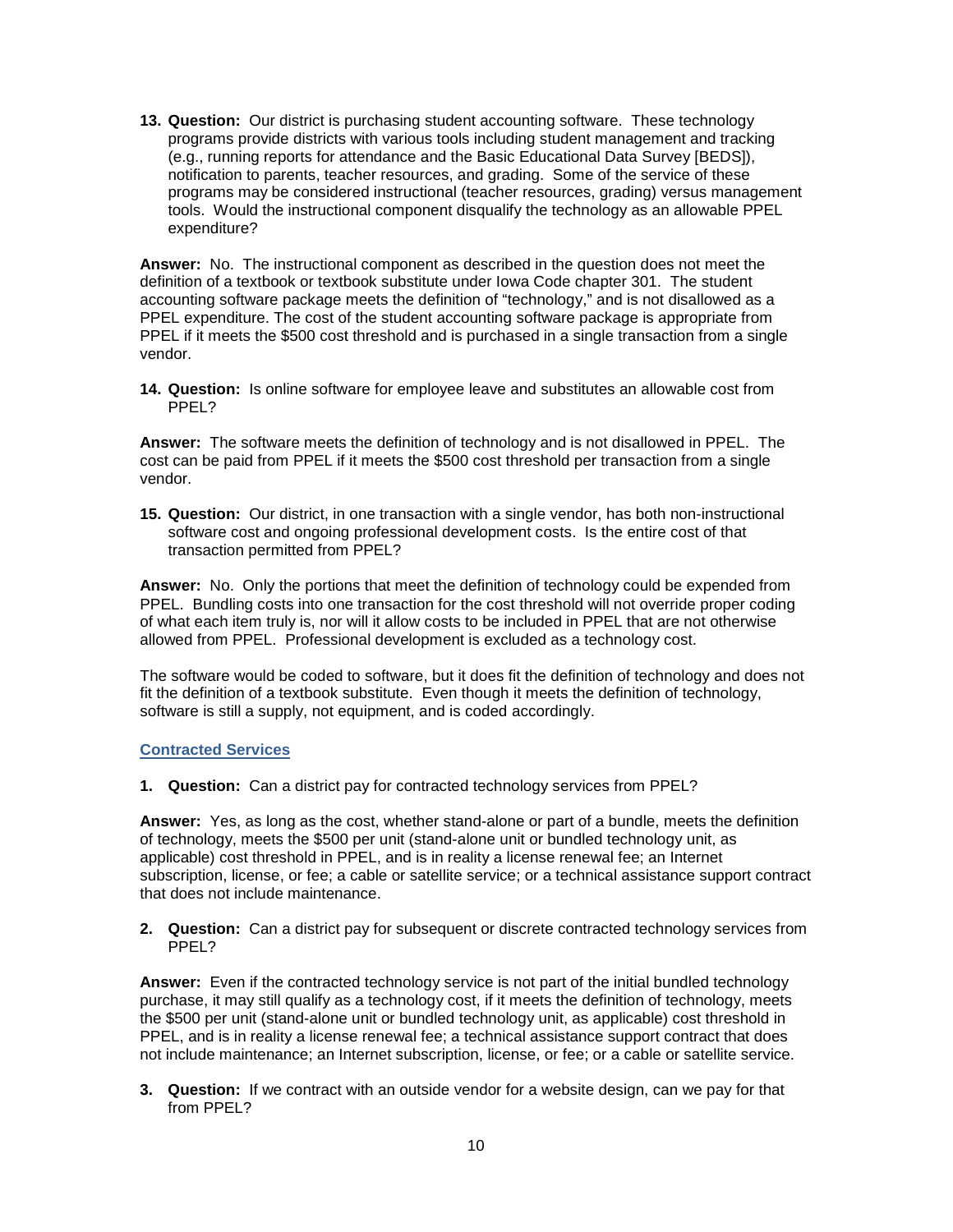**Answer:** Website design appears to be technology technical assistance which is not maintenance, which meets the definition of technology. If the purchase meets the \$500 threshold in a single transaction with a single vendor, this item may be purchased from PPEL.

**4. Question:** Is a fee charged to the district by a service provider for hosting cloud-based software our district uses for our instruction considered technology that can be paid from PPEL?

**Answer:** The fee would meet the definition of technology. It could be expended from PPEL if the cost is not excluded from PPEL or otherwise required to be expended from another fund, meets the \$500 threshold requirement in PPEL for the stand-alone technology unit or the bundled technology unit, and was purchased in a single transaction from a single vendor.

**5. Question:** If our district contracts with a company to back up our entire computer system and store the backup offsite, is that allowed to be expended from PPEL?

**Answer:** Backup and offsite storage appears to be technology technical assistance which is not maintenance, similar to cloud storage services, which meets the definition of technology. If the purchase meets the \$500 threshold in a single transaction with a single vendor, this item may be purchased from PPEL.

**6. Question:** A technology coordinator is a district employee who is currently paid through the General Fund. Could this be a PPEL expenditure instead?

**Answer:** Salaries of district employees cannot be paid from the PPEL Fund, even if the employee is a technology coordinator.

**7. Question:** May a district pay for contracted technology services from PPEL, or from SAVE if the Revenue Purpose Statement (RPS) allows PPEL uses?

**Answer:** Contracted technology services can be paid from PPEL/SAVE if it meets all three of the following requirements and has not been disallowed by Code or rules:

- The cost meets the definition of technology.
- The cost meets the \$500 cost threshold per transaction from a single vendor.
- The cost is in reality a license renewal fee; a technical assistance support contract that is not maintenance; an Internet subscription, license, or fee; or a cable or satellite service.

If the contract is a maintenance contract, it does not qualify to be expended from PPEL or from SAVE. The term "maintenance" is used loosely to describe various activities. However, the law and court cases have a narrower definition of what is meant by that term. "Maintenance" means to cause to remain in a state of good repair; it includes cleaning, upkeep, preventative maintenance, keeping equipment in effective working condition and ready for daily use, minor repairs, replacing parts, inspecting for needed maintenance, preserving the existing state or condition, or preventing a decline in the existing state or condition. All maintenance and maintenance contracts would be paid from the General Fund.

**8. Question:** Can a district terminate its employee and then contract the services with an outside provider in order to pay from PPEL?

**Answer:** A district employee would most likely be providing services that are not allowed from the PPEL Fund, such as maintenance, professional development, instruction or support services to students rather than the ones permitted from the PPEL Fund (i.e., a license renewal fee; a technical assistance support contract that does not include maintenance; an Internet subscription, license, or fee; or a cable or satellite service).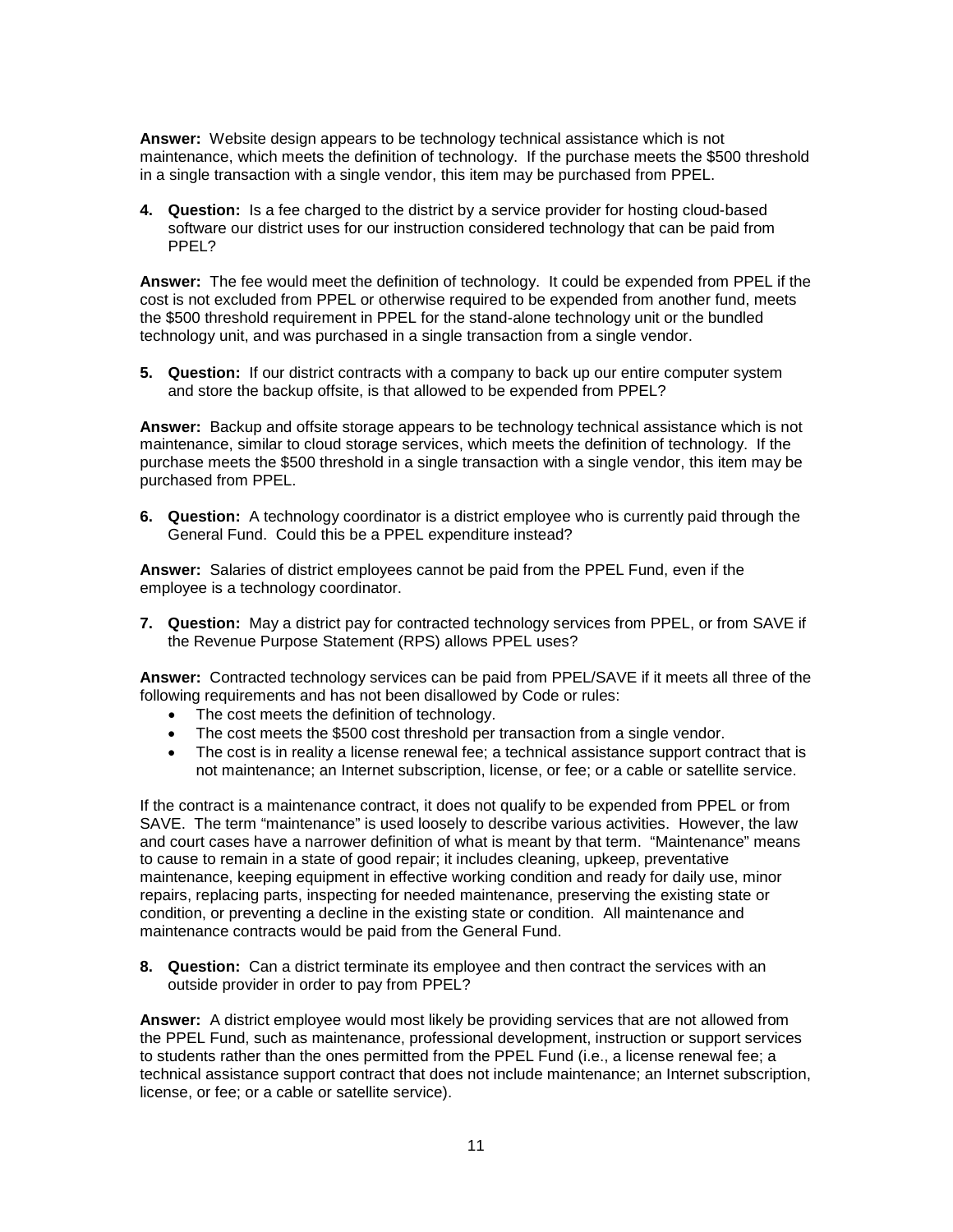The individual with whom the district contracts would need to meet the Internal Revenue Service (IRS) requirements for an independent contractor determined through an IRS form SS-8 ruling whether the services are appropriate to the General Fund or to the PPEL Fund.

- **9. Question:** Can the following be paid from PPEL?
	- The yearly license fee for our accounting software and updates.
	- Student records system software and maintenance/license renewals.
	- Support contracts for technology services, Internet service, and Internet filters.

**Answer:** If the fees related to the accounting and student records software are in reality a license renewal fee; a technical assistance support contract that is not maintenance; an Internet subscription, license, or fee; or a cable or satellite service, then the costs can be paid from PPEL/SAVE if it has not been disallowed by Code or rules and the cost meets the \$500 cost threshold per transaction from a single vendor.

Support contracts for technology are generally maintenance and would be expenditures in the General Fund rather than PPEL. If the support contracts for technology are actually a license renewal fee; a technical assistance support contract that is not maintenance; an Internet subscription, license, or fee; or a cable or satellite service, then they would also meet the definition of technology. Internet services and Internet filters meet the definition of technology to be expended from PPEL if they meet the cost threshold and are included in a single transaction with a single vendor.

**10. Question:** A district has a technology contract that meets the criteria to be expended from PPEL, and the annual contract, which meets the cost threshold, is paid in monthly installments. If each monthly payment is less than the \$500 threshold, does that disqualify the cost from PPEL?

**Answer:** No. If there is an annual contract (single transaction) that meets the cost threshold, it is permissible to make monthly payments on that contract. If it is not a contract and is instead a monthly amount where the service can be cancelled at the end of any month, then each month is a separate transaction and would not meet the cost threshold.

## <span id="page-13-0"></span>**HVAC System**

**1. Question:** Our district uses a technology system/software to maintain our HVAC system. This purchased service/software monitors our building temperatures and functioning of our systems. Is this a technology cost that we can pay using PPEL funds? Can the HVAC system be considered "technology" so that maintenance is allowable from PPEL?

**Answer:** The HVAC system itself would be purchased under Iowa Code section 298.3(1), paragraphs "b", "f", or "g", but not under paragraph "c". HVAC, without regard to cost, would be expended from PPEL under 298.3(1)(b) if a new facility, or under 298.3(1)(f) if a replacement or major repair to the HVAC system. The latter expressly states that repair "does not include maintenance." Maintenance on the HVAC system would be payable from the General Fund rather than PPEL; however, repair of the HVAC system could be expended from PPEL.

Purchase of the monitoring system/service may be paid from PPEL if it qualifies under the definition of technology and meets the \$500 per unit cost threshold separate from the HVAC system.

## <span id="page-13-1"></span>**Fees and Deposits**

**1. Question:** May a district charge a technology fee to students? Are there limits on fees? Are waivers required? What about deposits? Do deposits have to be returned?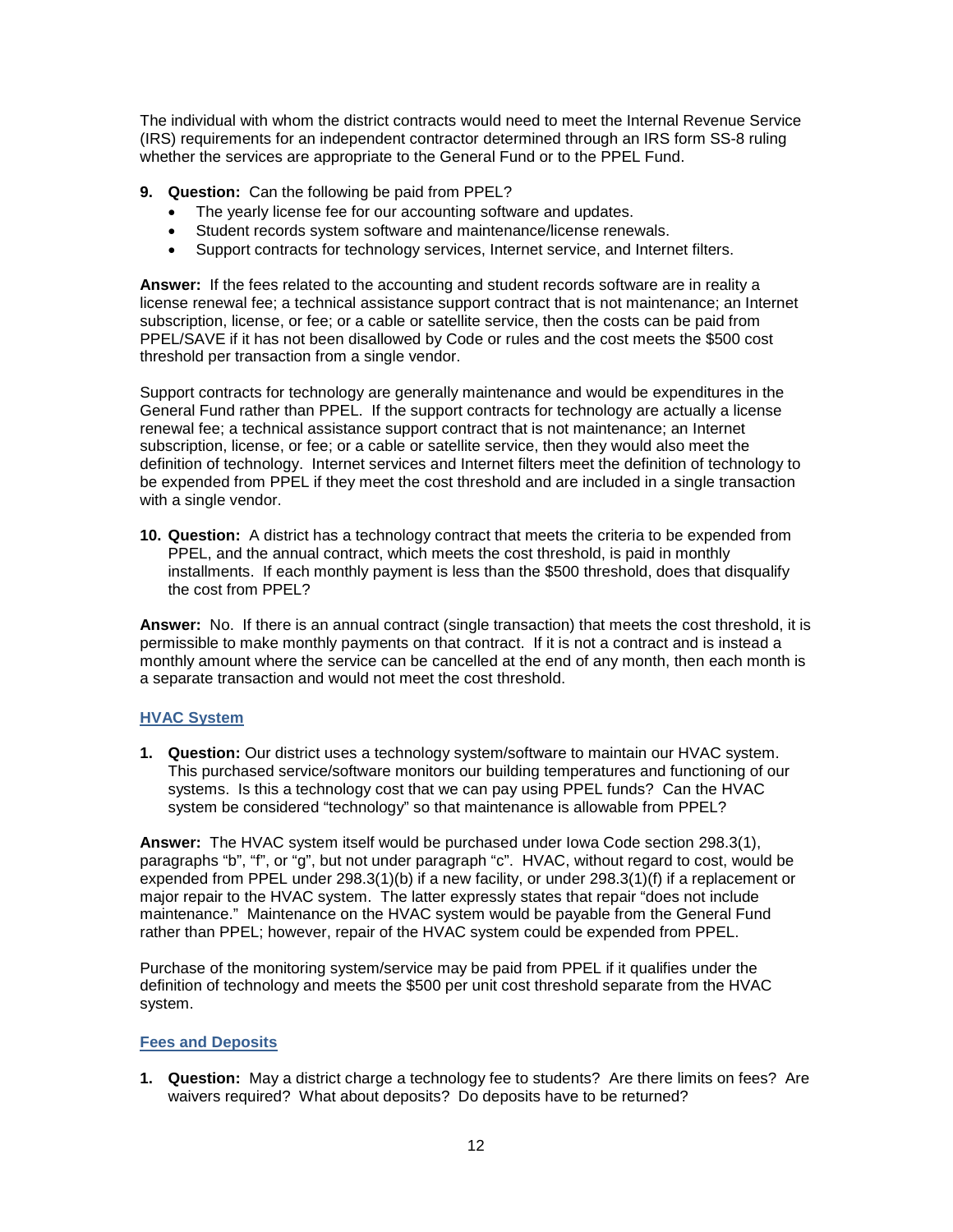**Answer:** Fees allowed by Code are limited to seven categories:

- Textbooks (Iowa Code 301.1)
- School supplies that are not essential items to instruction (Iowa Code 301.1, OAG #79- 12-22)
- Eye protective devices (Iowa Code 280.10)
- Ear protective devices (Iowa Code 298.11)
- Summer school courses (Iowa Code 282.6)
- Driver education courses (Iowa Code 282.6)
- Discretionary transportation (Iowa Code 285.1(1))

The 2011 amendment to Code did not expand on the allowable fees a district could charge related to technology. A technology fee is allowable as a textbook rental fee and would follow the same requirements. Fees must be based on actual costs. If a technology fee is charged to students, the district is saying the technology is a textbook substitute, in which case the technology can only be purchased from the General Fund and not from PPEL.

If a technology fee is charged, the waiver provisions must be honored. A full waiver of all fees shall be granted if the student or the student's family meets the financial eligibility criteria for free meals, for the Family Investment Program (FIP), for transportation assistance under open enrollment, or if the student is in foster care. A partial waiver is appropriate if the student or student's family meets the financial eligibility criteria for reduced-price meals, and is based on "a sliding scale related to an ability to pay." One way to justify the amount of a partial waiver is to make sure it corresponds to the percentage of the reduced-price meal from full-price meal. Finally, each school district has discretion to grant a temporary waiver of one or more fees in the event of a temporary financial difficulty in the student's immediate family. This temporary waiver may be granted at any time during a school year; the maximum length of a temporary waiver shall be one year.

If a deposit is charged to students, it must be a reasonable amount. The district should deposit the check, but hold the deposits in liability account 491, Deposits Payable, and not use the deposits to pay any expenditure, such as repair or maintenance. The amount of the deposit would be returned to the student when the computer/technology is returned to the district; however, the district may reduce the amount of the deposit that it returns by the actual costs of damage inflicted by the student while the computer/technology was in his/her possession (or should have been in his/her possession). Refundable deposits are not subject to the free/reduced waiver provisions.

If the computer/technology is stolen and the theft reported, it is a theft of school property and is handled in the same way the district handles a theft from its computer lab. The district should have a policy approved by its board on appropriate use, responsibilities, deposits, fees/fines, damage, and theft.

**2. Question:** Can a district charge an annual technology fee to support the purpose or maintenance of devices in a 1:1 setting? Do these devices fall under the definition of school materials as textbook substitutes in Iowa Code section 301.1?

**Answer:** Ordinary operation and maintenance of equipment owned by the district is the district's responsibility. Just like textbooks, though, if a student inflicts intentional damage that exceeds the normal expected wear and tear of a young person having the technology, then the student may be assessed a "fine" for the cost of repair. Theft is covered through the district's insurance policy like other district equipment, and is not charged to the student who was a victim of the theft.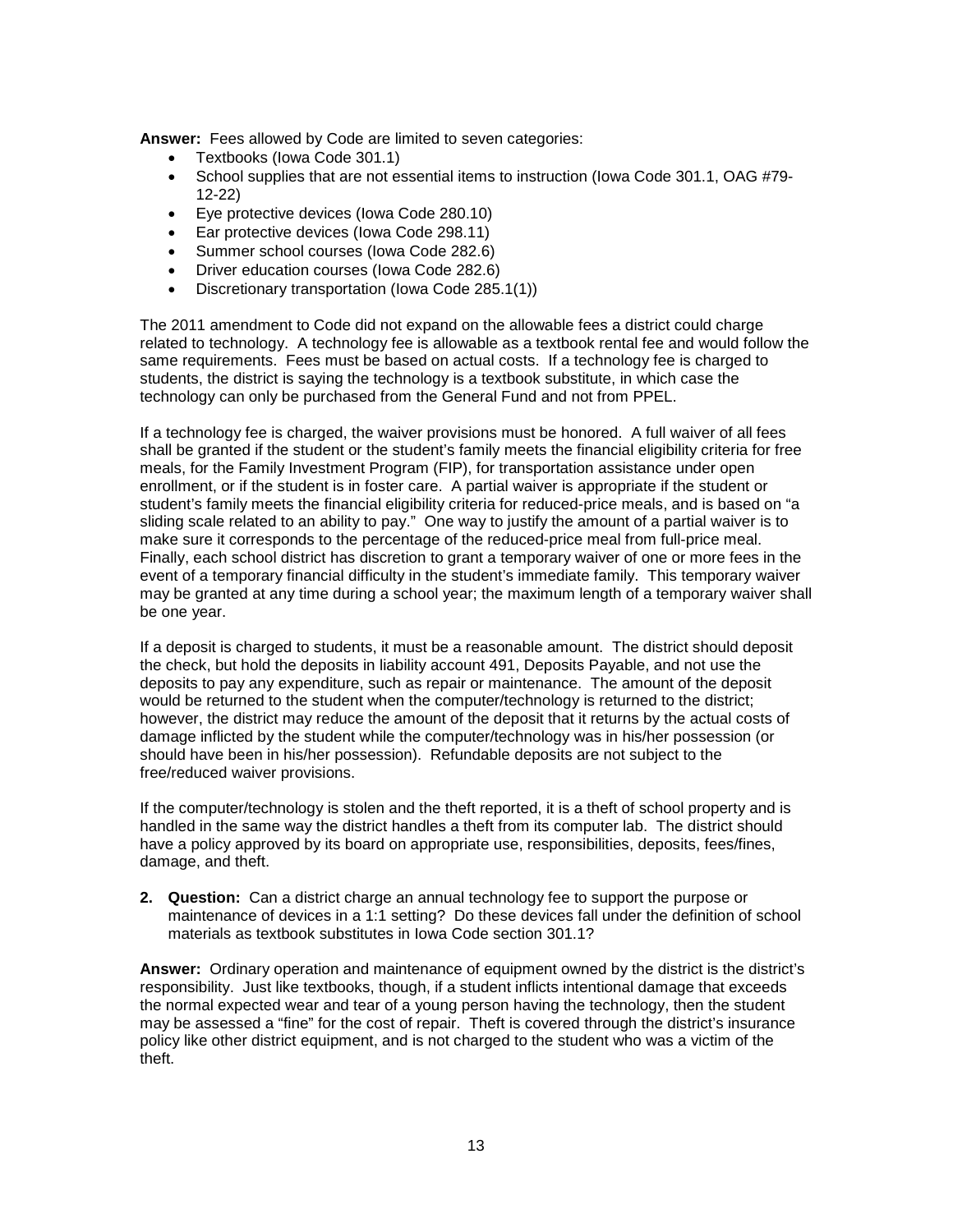If the computers were purchased from the General Fund (not PPEL or SAVE), then the district may charge a reasonable textbook substitute fee. It should be based in some way on the purchase cost over time, should not include profit, and should not be used for maintenance.

**3. Question:** Can the district collect fees from students or parents/guardians to cover insurance related to the computers?

**Answer:** No.There is no legally authorized "insurance fee."

**4. Question:** Our attorney believes that we can charge an insurance or protection fee for technology. Can we rely on his opinion?

**Answer:** No. The district officers and administration are responsible for knowing and following Iowa Code, Iowa Administrative Code, and regulations. An opinion contrary to law does not absolve the district or its officers and staff of that responsibility.

**5. Question:** May our district charge students for an iPad protection plan that parents can choose to purchase? It will be a base amount of \$25 with a progressive repair policy.

**Answer:** The iPads are district equipment and the cost of insurance must be covered entirely by the district. Insurance protection cannot be passed off to students or parents.

**6. Question:** May a district offer a voluntary damage/loss program to parents for Chromebooks/tablets issued to students? Parents may participate for a \$20 fee per year in which case the district would cover X% of the cost of repairs. If parents choose not to participate, they are responsible for 100% of the cost of repairs. The district does not consider the fee to be a technology fee, and the fee would not be mandatory. Under those stipulations, would it be permissible to offer this option to parents, and would the district be allowed to use PPEL funds for the purchase of the Chromebooks/tablets? Our district plans to use the insurance fees to replace or repair damaged devices. If a district can implement this program, can the district also charge the students and families who participate in the free/ reduced lunch program or is the fee waived for them?

**Answer:** No, the district cannot pass insurance costs on to students or parents, regardless of whether the fee is voluntary. Insurance costs, maintenance, upgrades, and normal wear and tear on the Chromebooks/tablets are responsibilities of the district.

No matter what districts call the various programs designed to pass technology costs on to students, those plans are not legally allowed fees unless they meet the requirement to be a textbook or textbook substitute fee, in which case the cost of the technology must have been paid from the General Fund. A textbook or textbook substitute fee shall be reasonable and shall be deposited in the General Fund. If the fee is a legal fee, it will be subject to the fee waiver requirements. If it isn't a legal fee, it isn't permitted to be charged to any students or parents.

There are two other charges permitted that are not fees: 1) fines for intentional damage, or 2) deposits. Fines are the lower of the actual cost of repair or the cost of replacement, but could be a lesser amount. Deposits are held by the district, and are returned in full to the student or parents when the device is returned. The deposit cannot be used by the district for maintenance, upgrade costs, or repairs; however, the amount of the deposit that must be returned can be reduced by the amount of a fine as defined in this paragraph.

**7. Question:** Our district wants to self-insure our laptops, deposit the fees into the General Fund and pay the costs of repairs from there. We plan to give students and parents the option of purchasing insurance on the district-provided laptops for a small amount (\$30), or covering the laptops under their own insurance. If they purchase insurance through the district, and the laptop is damaged, the student or parents pay an additional \$100 deductible.